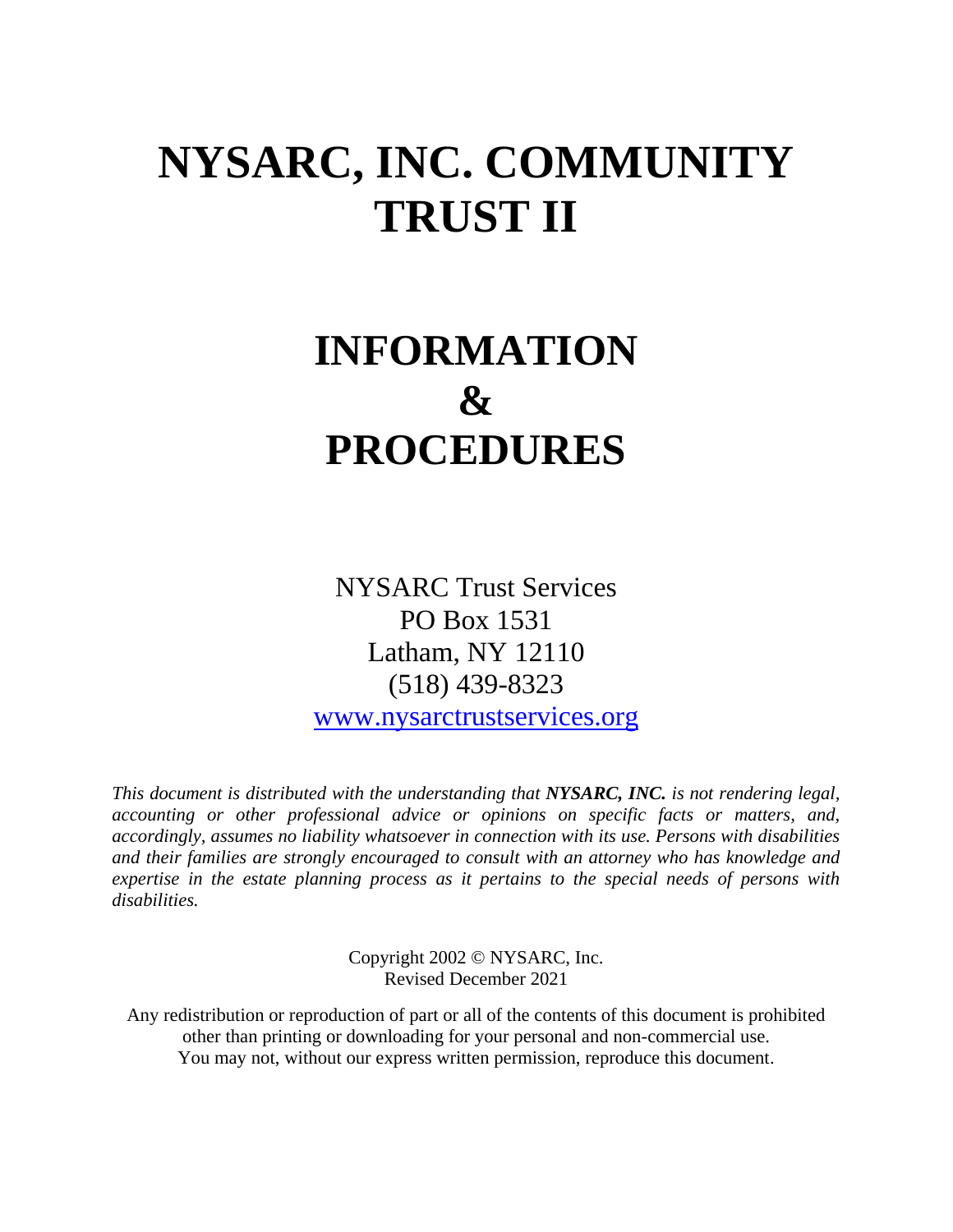# **Table of Contents**

# **Description Page Number**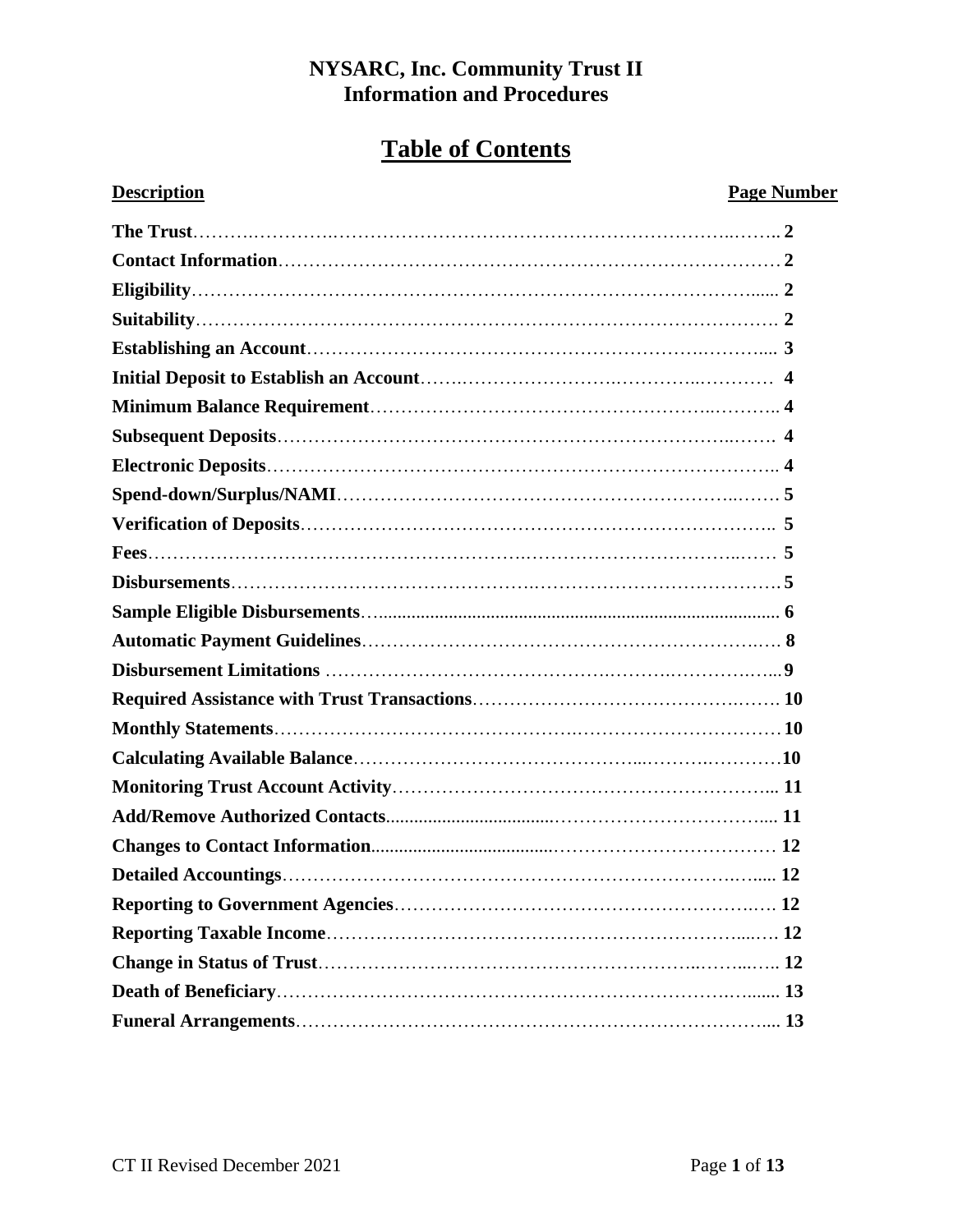# **The Trust:**

The NYSARC, Inc. Community Trust II is a pooled supplemental needs trust established pursuant to Federal and State law that permits a person with a disability to shelter his/her own funds in order to remain eligible for means-tested government benefits. The Master Trust document governs the entire pool of sub-trust accounts and is already in place. **Disbursements are made at the sole discretion of the Trustees and must be for the primary benefit of the disabled Beneficiary.** 

NYSARC, Inc. is the administrator and co-Trustee of the NYSARC, Inc. Community Trust II. A financial institution is appointed as co-Trustee per Master Trust Article V Section 5.1.

# **Contact Information:**

NYSARC Trust Services PO Box 1531 Latham, NY 12110 Phone: (518) 439-8323

Fax: (518) 439-2670 Email: [trustdept@nysarc.org](mailto:trustdept@nysarc.org) [www.nysarctrustservices.org](http://www.nysarctrustservices.org/)

# **Hours of Operation:**

Monday-Friday: 8:30 AM – 5:00 PM

# **Eligibility:**

Individuals who are disabled as defined in Social Security Law Section  $1614(a)(3)[42USC]$ 1382c(a)(3)] are eligible to establish a NYSARC, Inc. Community Trust II sub-trust account. There are no restrictions with respect to an individual's disability, ethnicity, religious beliefs or geographic location. The ability to shelter monthly income for Medicaid eligibility is determined on a state by state basis.

# **Suitability:**

The Beneficiary and his/her representatives are solely responsible for determining whether the Trust meets the needs of the individual. Prospective Beneficiaries should consult with their attorneys, case managers, and/or other advisors before seeking participation in the Trust. Fees are charged each month, which means that there may be more efficient ways to spend small amounts of money that are in the best interest of the person with a disability. Funds deposited become the property of the Trust. The Trustees do not know the unique circumstances of any individual and cannot determine if the Trust represents the optimal solution for a particular person. The Trust may not be appropriate for everyone.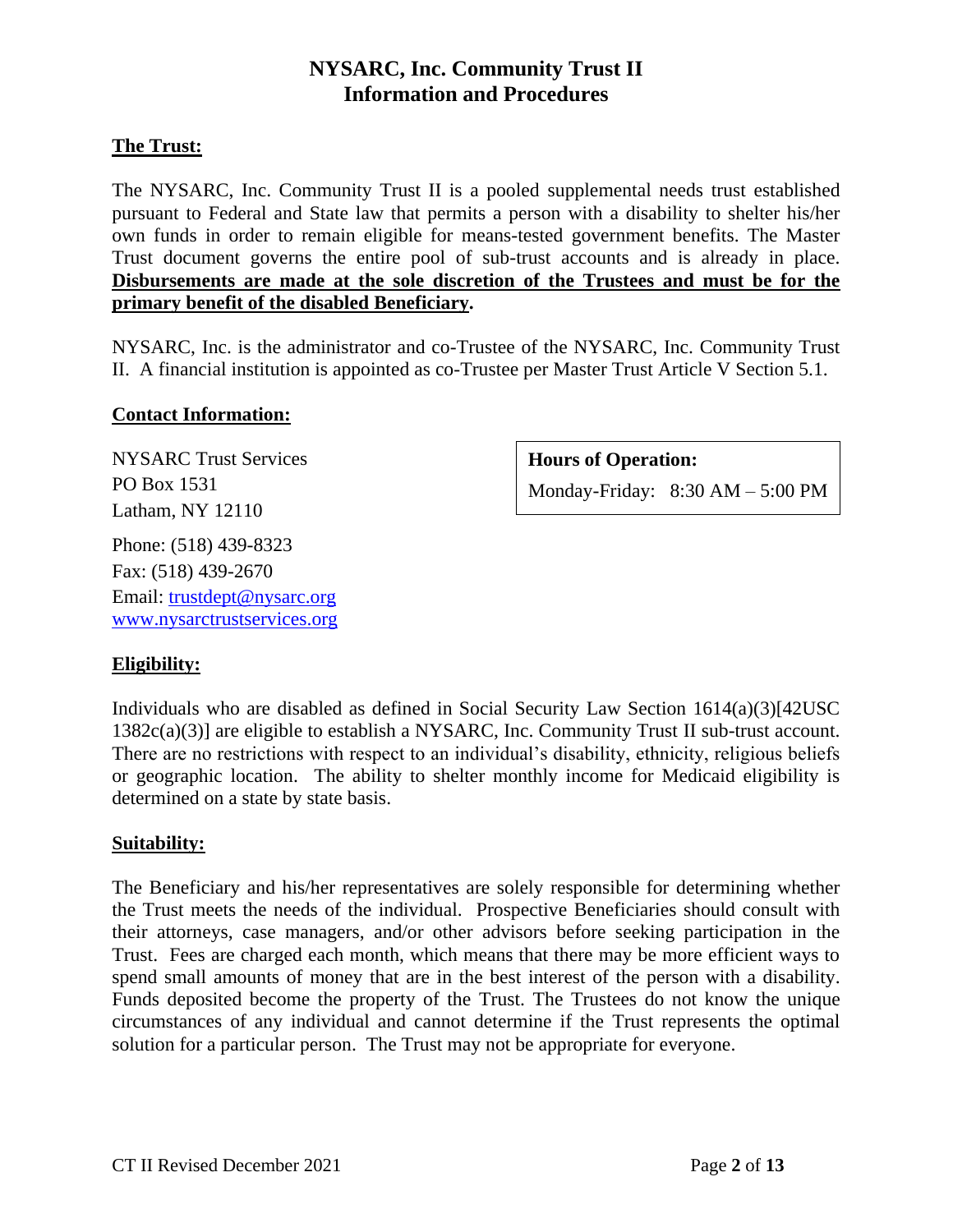#### **Establishing an Account:**

In accordance with Federal statute, each individual must establish his/her own sub-trust account. Please refer to the website or contact NYSARC to make sure you have the most recent documents and requirements.

The Joinder Agreement may only be signed by one of the following: The disabled Beneficiary (must have capacity), a parent, grandparent, legal Guardian, or agent under a Power of Attorney (POA).

Items currently required when submitting an application:

- $\checkmark$  Completed Joinder Agreement (signed and notarized)
- $\checkmark$  Copy of Social Security Card and Social Security Award Letter indicating benefit type and claim number
- $\checkmark$  OR SSA-1099 form (if provided, you do not need to send SS card or award letter)
- $\checkmark$  If someone other than the account Beneficiary is signing, you must also submit:
	- o Copy of POA or Guardianship Decree, if signed by agent or guardian
	- o Copy of the Court Order, if account is established pursuant to a Court Order
- $\checkmark$  Fund the trust with a **minimum of \$300**. Select one of two options below:
	- o Electronic payment: Complete and sign Electronic Deposit form for a one-time electronic deposit, attach a voided check, and include with your Joinder Agreement.
	- o Check payment: Make check payable or endorse to *NYSARC Inc. Community Trust fbo [Beneficiary's name]*. Complete the New Account Deposit Slip and mail with payment to the address on the deposit slip. See separate mailing instructions below.

# **Please note: Check payment and enrollment package must be mailed separately.**

Send the original Joinder Agreement, supporting documents, and/or Electronic Deposit form to NYSARC at:

NYSARC Trust Services PO Box 1531 Latham, New York 12110

Send check payment and deposit slip directly to the bank at:

NYSARC Inc Community Trust\* PO Box 1788 Albany, New York 12201 **Please ONLY send deposit checks to this address.**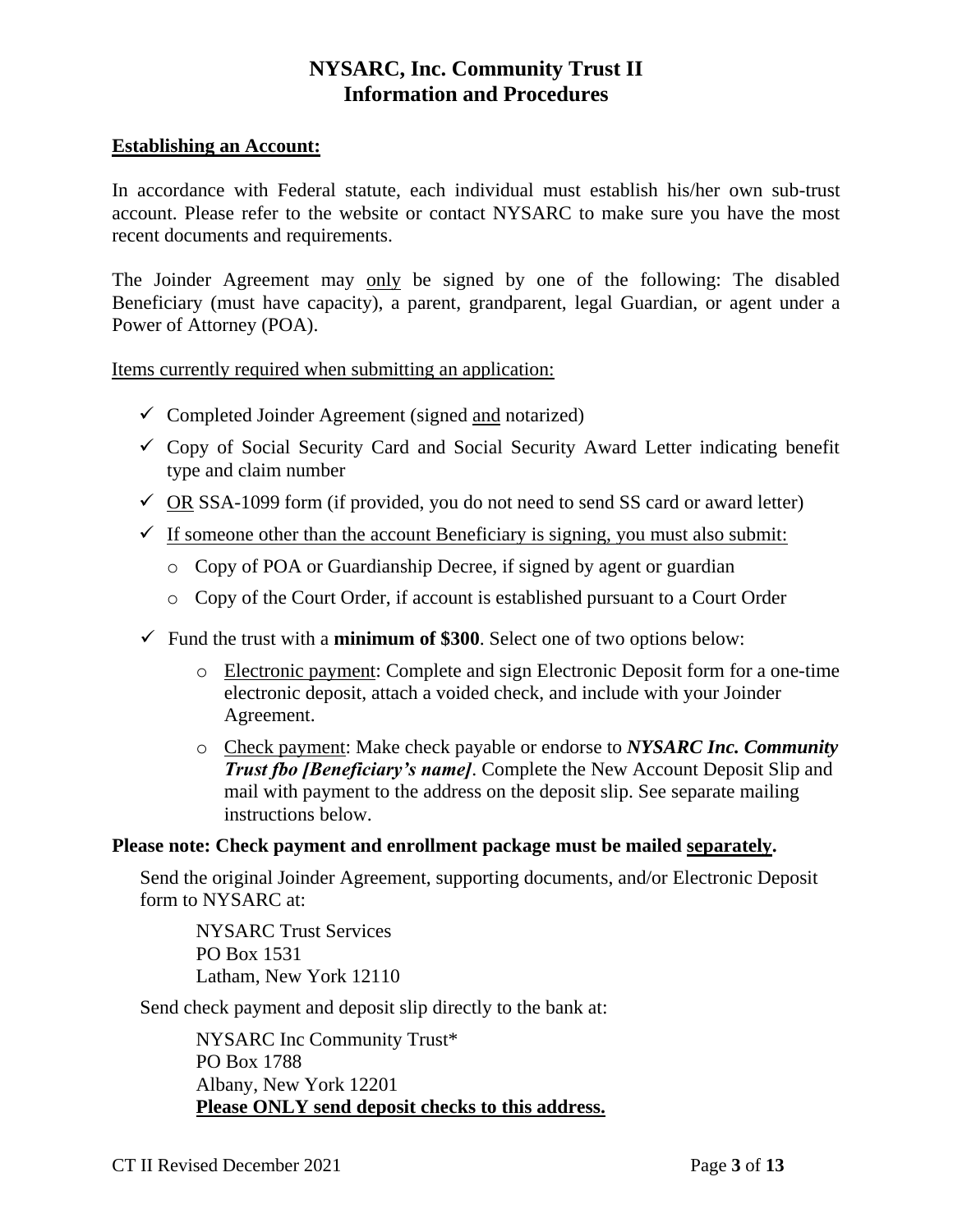Accounts are typically established in five (5) business days provided that you submit a complete, notarized Joinder Agreement and all required documentation as listed above. Missing or incomplete information may delay account approval. NYSARC Trust Services will contact the Beneficiary and/or his/her representative regarding any questions or concerns.

Once accepted, the Beneficiary and/or authorized individual—as listed in the Joinder Agreement—will receive a Welcome Packet with all the necessary material to manage the account. NYSARC will provide a welcome call to review the contents of this packet, explain important procedures, and ensure a smooth transition into the trust.

# *It is the responsibility of the account Beneficiary or representative noted on the Joinder Agreement to submit trust documents to Medicaid and/or other government agencies for approval.*

# **Initial Deposit to Establish an Account:**

You can fund a trust by mailing a check directly to the bank or by a one-time electronic deposit. See Establishing an Account section, for detailed instructions.

The funds to establish the account are non-refundable after acceptance. **The one-time enrollment fee and the first month's administrative fee will be deducted from your initial deposit in the month the account is established.** Please refer to the current fee schedule for more information.

# **Minimum Balance Requirement:**

A minimum balance, equal to one month's deposit, is required to remain in the account at all times up to a maximum of \$3,000. No disbursements will be approved from a sub-trust account until it is accepted and the minimum balance requirement is satisfied.

New accounts established after July 1, 2021 who enroll in monthly electronic deposits, can reduce the minimum balance requirement. Deposits will be held for four (4) business days to allow ample time for the funds to clear before the deposit is available for disbursement.

#### **Subsequent Deposits:**

Monthly deposits must come from the Beneficiary's funds. Cash deposits will not be accepted. Checks should be made payable to *NYSARC, Inc. Community Trust, fbo Beneficiary's name* and must be mailed to the address on the deposit slips:

> NYSARC, Inc. Community Trust PO Box 1788 Albany, NY 12201-1788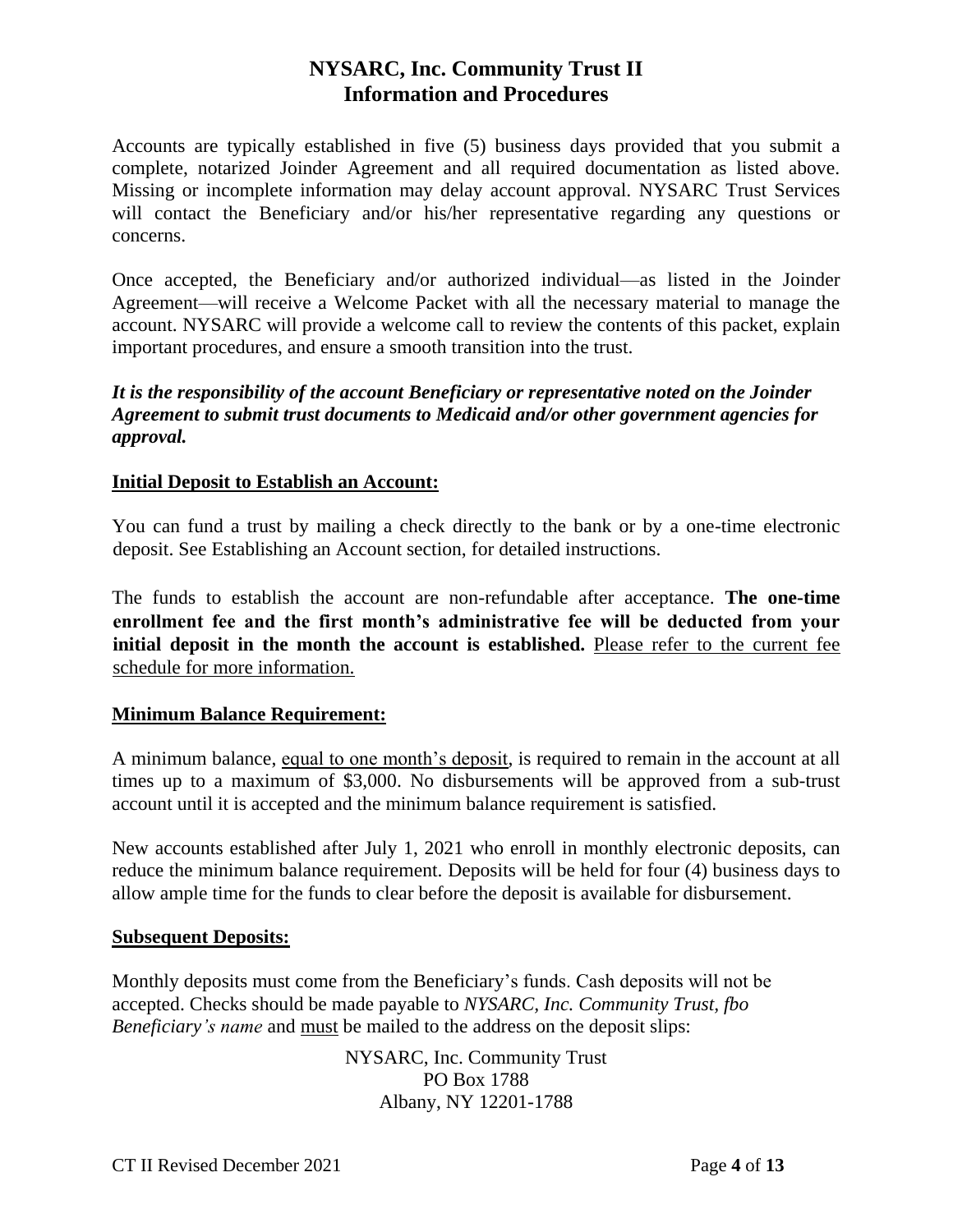*Deposits sent directly to our office will be returned.* Deposit slips are included in the Welcome Packet provided at account establishment. To request additional deposit slips, please contact customer service at (518) 439-8323.

**Do not** include correspondence with deposits. Deposits are received at a bank lockbox; therefore, correspondence will not be received by NYSARC Trust Services.

Please note, a fee will be charged to the trust account for any deposits that are returned for insufficient funds. Refer to the current fee schedule for more information.

# **Electronic Deposits:**

You may choose to enroll in electronic deposits where the trust withdraws your deposit from your bank account each month on a scheduled day. Please complete the *Electronic Deposit* form to apply for this service. The form is included in the Welcome Packet provided at account establishment and is also available on our website at [www.nysarctrustservices.org.](http://www.nysarctrustservices.org/)

# **Spend-down/Surplus Income/Net Available Monthly Income (NAMI):**

Medicaid determines an individual's spend-down/surplus income/NAMI amount. NYSARC Trust Services cannot advise individuals in regards to their spend-down/surplus income or determine their necessary monthly deposit. If Medicaid determines there is a change in the spend-down amount, please notify NYSARC and provide a copy of the Medicaid Notice of Decision. If you are making Electronic Deposits, submit a new *Monthly Electronic Deposit* form requesting the change in amount.

# **Verification of Deposits:**

NYSARC Trust Services will provide a verification of deposit upon request. To verify a deposit, email [trustdept@nysarc.org](mailto:trustdept@nysarc.org) or contact customer service to provide us with the name and fax number and/or mailing address of the recipient. You can also download a report of deposit history from the NYSARC Trust Portal. See *User Tips Guide* for more information.

# **Fees:**

There is a **\$200 one-time enrollment fee** to establish a NYSARC, Inc. Community Trust II. Administrative fees are charged monthly according to the current fee schedule. Fees are based on the monthly deposit amount and are subject to change at any time.

Trust expenses and fees are deducted before requested disbursements. Lack of funds will delay the processing of disbursement requests until funds are received.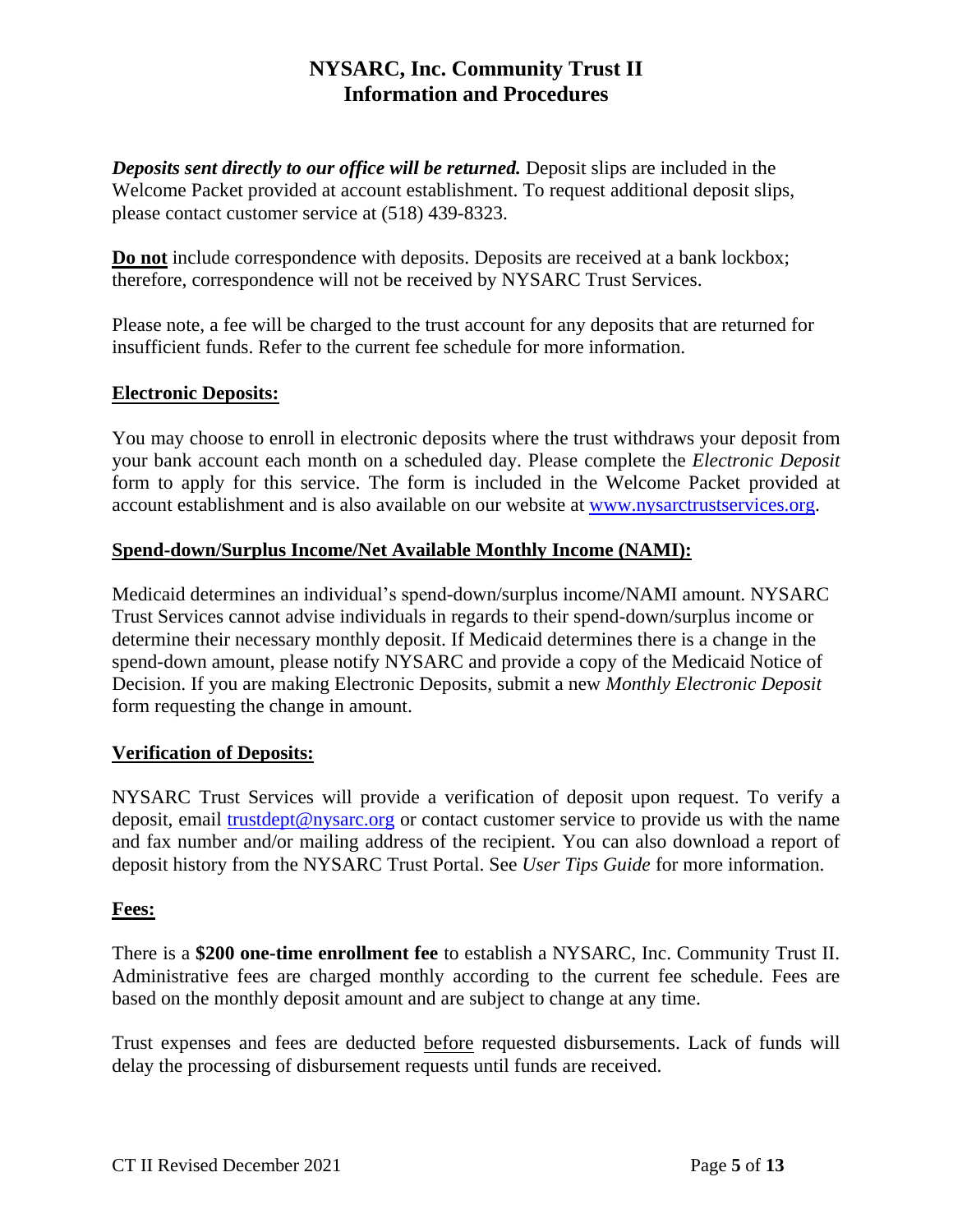# **Disbursements:**

A key goal of NYSARC, Inc. Community Trust II is to help people with disabilities stay in the community, so we typically pay living expenses before considering other requests.

Current requirements to submit a disbursement request:

- $\checkmark$  A completed disbursement request form
- $\checkmark$  An authorized individual must sign the disbursement request form
- $\checkmark$  An invoice, bill, or receipt in the Beneficiary's name
- $\checkmark$  Attach additional documentation as needed
- $\checkmark$  Adequate funds "available" in the sub-trust account

| NYSARC Trust Services | Fax: (518) 439-2670            |
|-----------------------|--------------------------------|
| PO Box 1531           | Email: trustrequest@nysarc.org |
| Latham, $NY$ 12110    | (available 24 hours)           |

**Mail Disbursement Requests to: Fax/Email Disbursement Requests to:**

Complete and accurate documentation is required in order to consider any disbursement request. Lack of documentation or availability of funds will delay processing time. Please allow **up to 14 days** for processing of approved requests. NYSARC Trust Services is not responsible for late charges which may be incurred.

**In accordance with Federal statute, no disbursements will be made after the death of the Beneficiary. Requests and supporting documentation must be received by NYSARC prior to the death of the Beneficiary.**

**All disbursements are made at the sole discretion of the Trustees and must meet the below criteria:**

- $\checkmark$  Request is for the primary benefit of the account Beneficiary
- $\checkmark$  Expense must have been incurred within 90 days of submission
- $\checkmark$  Invoice must be in Beneficiary's name
- $\checkmark$  All submitted invoices must be itemized, legible, reflect date of service, and indicate that the service is for the Beneficiary.
- $\checkmark$  All disbursements must be made payable to third parties only
- $\checkmark$  All third party service providers and vendors must be legitimate registered businesses or documented employees in which all employment taxes and filings are prepared.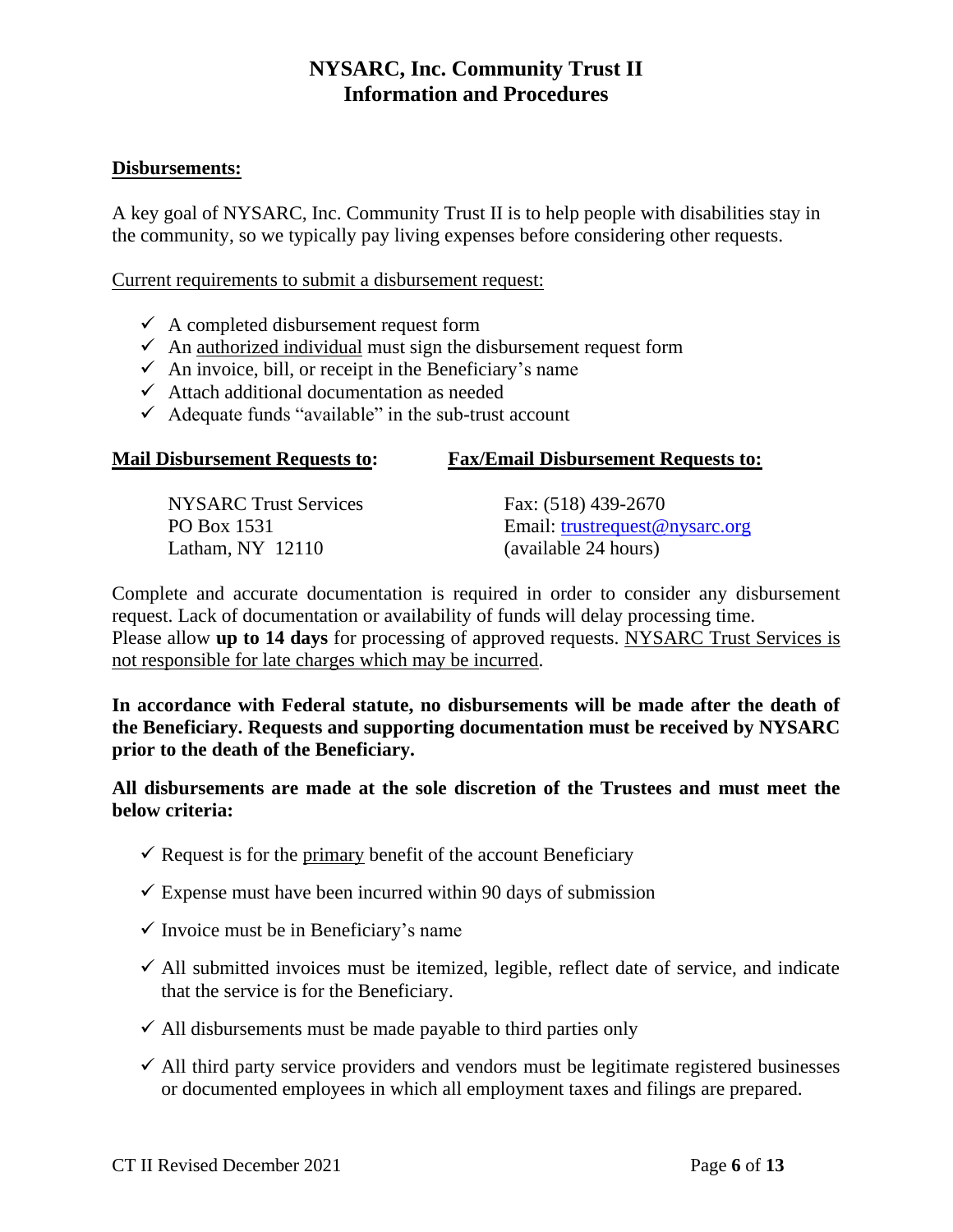$\checkmark$  Disbursement requests relating to a family or other type of Trust require submission of the Trust document for our legal department to review prior to consideration.

#### **Sample Eligible Disbursements:**

This list is not inclusive nor does it guarantee payment will be approved.

*Property expenses* – Deed, life estate, or trust document must be submitted. The Beneficiary must have some ownership in the property or have retained a life estate for consideration. These expenses include property taxes, repairs, maintenance, and property insurance.

> NOTE: Expenses may be pro-rated based on percentage of ownership. (e.g. property ownership with a non-spouse)

*Fent* – A current signed lease indicating the Beneficiary as tenant must be on file. Rental amount must not exceed "market" rent.

NOTE:Beneficiaries residing with a non-spouse may result in a pro-rata share.

NOTE: A lease between spouses will not be honored*.*

- $\checkmark$  *Mortgage* A residential loan agreement and payment coupon in the name of the Beneficiary must be submitted. Beneficiary must be listed as mortgagor.
- $\checkmark$  *Maintenance fee* HOA agreement and a payment coupon in the name of the Beneficiary must be submitted.
- $\checkmark$  Assisted living facility A current signed lease, or other documentation provided by facility, indicating the Beneficiary as tenant must be on file. Or, a monthly invoice must be submitted with each request.
- *Cable/satellite television, cell phone, telephone, utilities* Invoice in the Beneficiary's name and indicating primary residence as service address.
- *V* Vehicle related expenses A copy of a bill in the Beneficiary's name or proof that the vehicle is the Beneficiary's primary mode of transportation. We may request proof of ownership, including vehicle title and registration, at the trustee's discretion.
- $\checkmark$  Insurance Renters and homeowner Policy and invoice indicating primary residence as insured property, refer to documents needed to pay rent, or property expenses.
- $\checkmark$  Income tax State and Federal income taxes will be considered for payment. Any request for income tax relating to jointly filed return(s) must include an allocation of income from an independent tax preparer or submission of tax documents (i.e. 1099).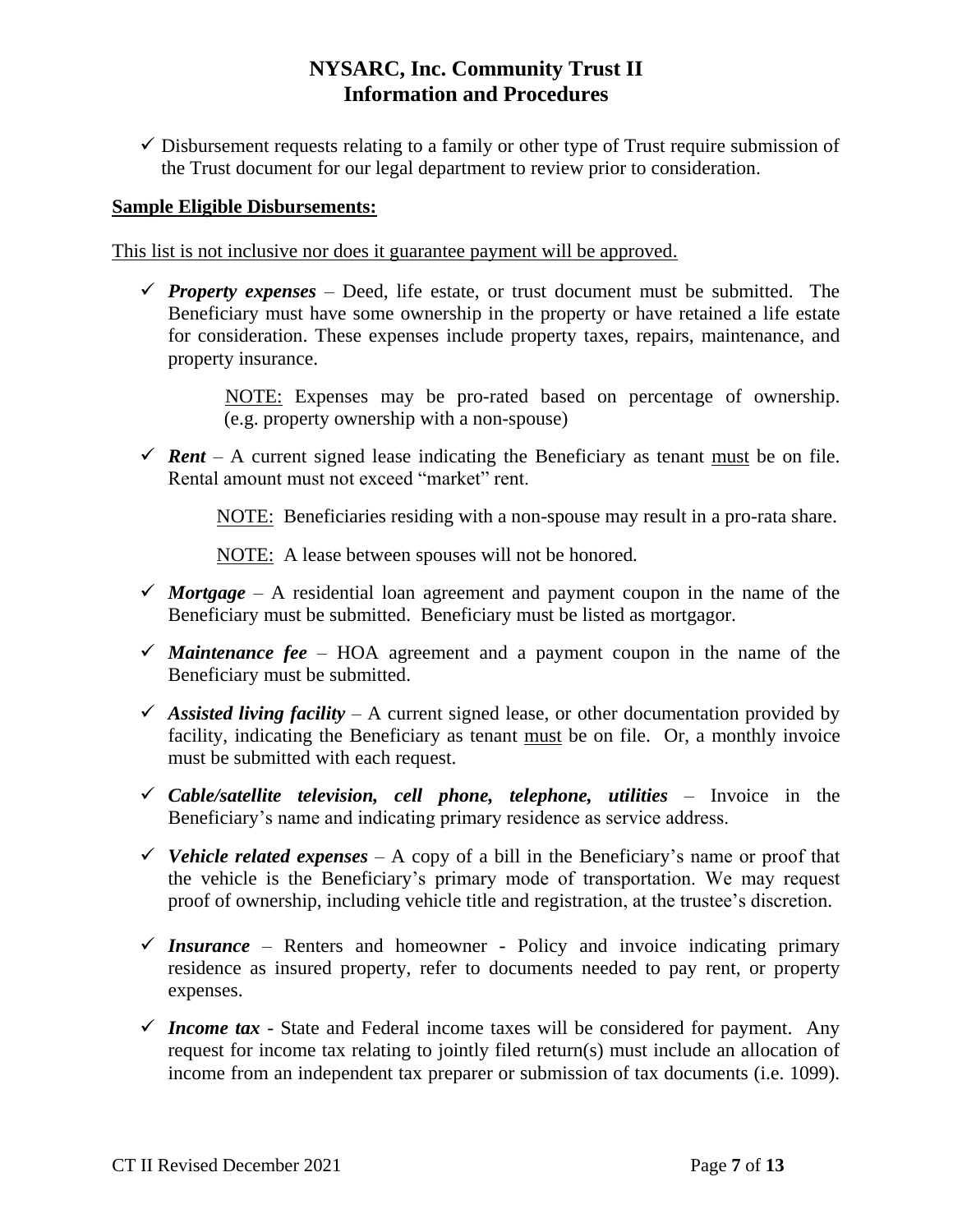Only a pro-rata share of tax may be paid. A copy of the Federal and State returns must be submitted with request.

*Estimated income* taxes will be considered for quarterly payment. A copy of previous year return(s) is required.

- $\checkmark$  *Credit cards* Only current month eligible charges will be considered. Beneficiary must be the account holder. All charges must be for the primary benefit of the Beneficiary.
	- o You must submit a complete detailed statement plus ALL itemized receipts for the purchases you are requesting the trust to pay. Failure to submit receipts or other necessary documentation will result in reduction of payment.
	- o For fixed recurring charges (e.g. Netflix, LifeAlert, etc.), you must provide a copy of the bill initially to show proof that the expense is for the Beneficiary's primary benefit. NYSARC may request an updated copy of the bill annually.
	- o NYSARC cannot pay more than what is actually owed on the card. Requests to pay an amount that is greater than the balance owed will be reduced.
- $\checkmark$  **Reimbursements** to a third party require proof of payment. Contact our office prior to making purchases and/or obtaining services to ensure they are eligible for reimbursement. NYSARC cannot reimburse the trust beneficiary, their spouse, or a beneficiary's legal Guardian.
- $\checkmark$  *Court approved payments directing disbursement from sub-trust account A copy* of the Court Order is required.
- $\checkmark$  Additional hours of home care or other care services All requests to pay for inhome aide services must be to supplement the services provided by Medicaid or to cover the cost of services not provided by Medicaid.
	- o *Direct payment for services provided by an agency –* Invoice indicating dates and hours worked and rate of pay is required. Payment will be made directly to the agency and not to an individual.
	- o *Reimbursement for services provided by an agency –* Same requirements as above. Must also provide proof of payment made directly to the agency from an account not owned by the Beneficiary. Payment made directly to an aide(s), will not qualify for reimbursement.
	- o *Reimbursement for services provided through household employment –* Proof of payment from an account not owned by the Beneficiary. Invoice indicating dates and hours worked and rate of pay and/or copy of pay stubs are required. Must sign attestation and provide proof of Employer Identification Number (EIN). Contact customer service for more information.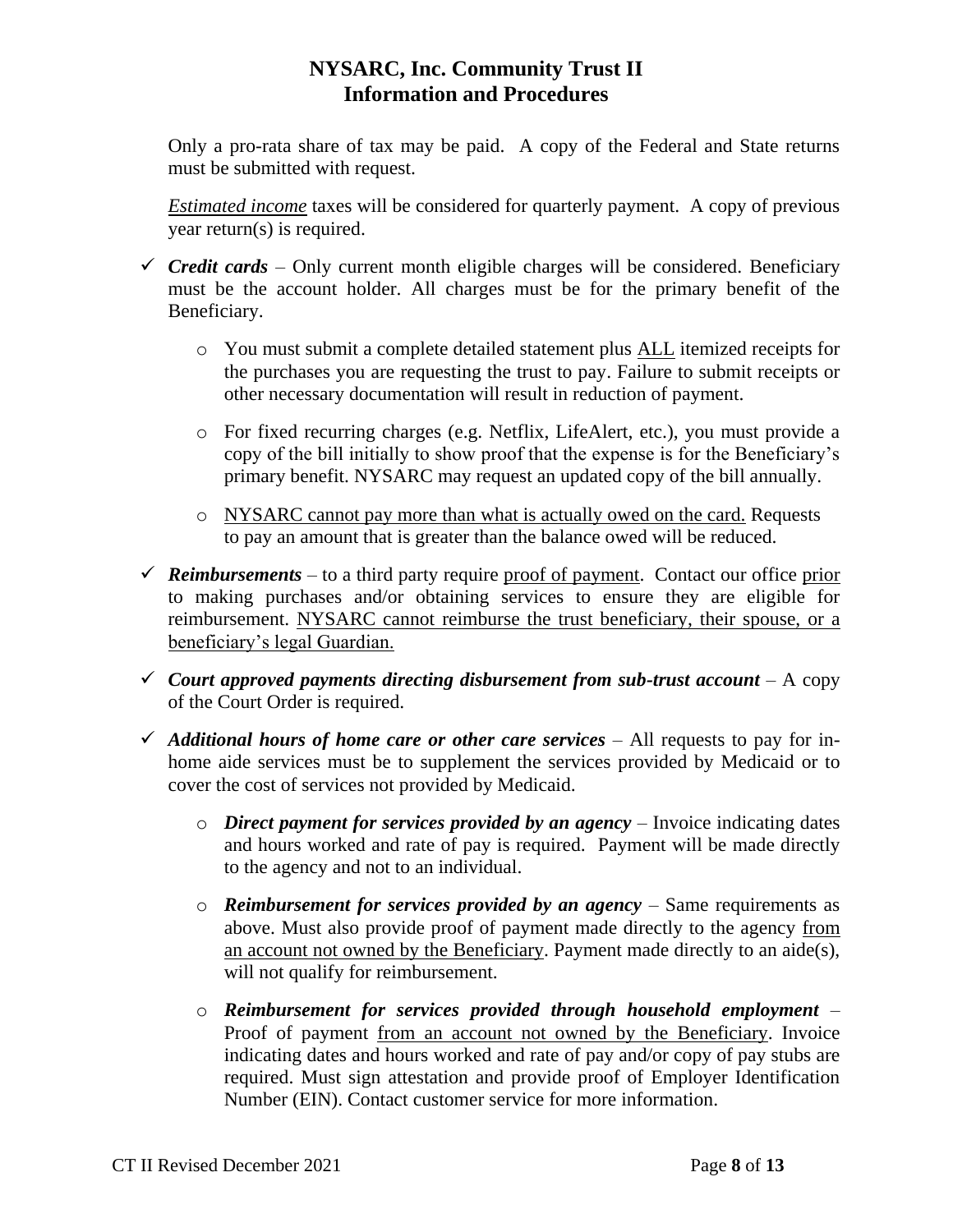*Funeral arrangement –* An Irrevocable/Medicaid eligible pre-need agreement may be considered during the Beneficiary's lifetime. A disbursement request and copy of the pre-need contract is required. Requests for payment toward contract will only be made prior to Beneficiary death.

Consistent with Federal statute, the sub-trust account terminates up the death of the Beneficiary. No distributions can be made after the date of death, including funeral or related expenses

 $\checkmark$  *Other* – A dated, detailed invoice or price quote is required in the Beneficiary's name from a third party vendor. If approved, payment will be made directly to the third party vendor.

# **Automatic Payment Guidelines for Rent/Mortgage/Maintenance Fees:**

Beneficiary's that have made three (3) consecutive monthly deposits, may apply for automatic payment of rent, mortgage, monthly maintenance fees, pre-need funeral arrangements, and car loans/lease payments. New accounts that enroll in Electronic Deposits may apply for automatic payment 30 days after trust acceptance date.

You must complete and send an *Automatic Payment Application* to our office for review. The application is available on our website at [www.nysarctrustservices.org](http://www.nysarctrustservices.org/) and also in the Welcome Packet you received following acceptance.

- Automatic payment amount must be the same each month.
- Monthly deposits must be received at least four (4) business days prior to the date of your scheduled automatic payment to ensure the availability of funds.
- Missed monthly deposits or deposits returned for insufficient funds may result in cancellation of payment. Prior to re-starting, you must make three (3) additional consecutive monthly deposits and submit a new *Automatic Payment Application.*
- Minimum balance requirement must be met at all times. If the account balance falls below this amount, automatic payment may be cancelled.
- Please allow up to three (3) weeks for approval and processing of an automatic payment request. You must continue to submit a disbursement request form monthly to process rent while awaiting approval of automatic payments.

Please contact NYSARC or check the NYSARC Trust Portal to verify that an automatic payment has been established before discontinuing monthly disbursement requests.

*Note: Automatic payment is not available at this time for budgeted payments, such as utilities, and expenses where the amount changes each month. Contact customer service if you have questions about whether or not a fixed recurring expense is eligible for automatic payment.*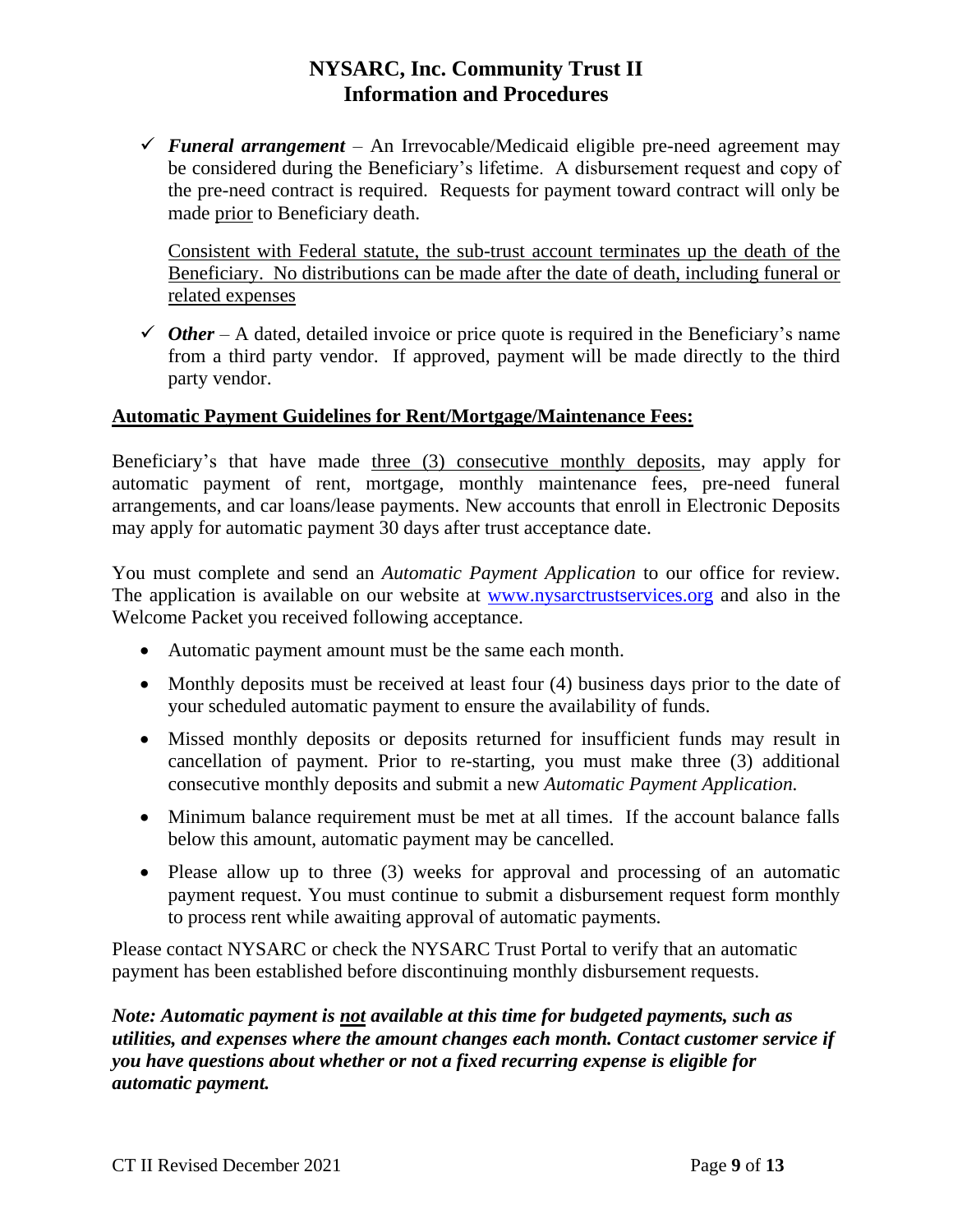#### **Disbursement Limitations:**

This is not an inclusive list. The following items are not eligible for disbursement:

- $\times$  Disbursements payable to the beneficiary in order to protect benefit eligibility
- $\times$  Cash advances taken on credit cards and related fees
- $\times$  Payments to financial institutions for debit card charges, and overdraft fees/expenses, lines of credit
- $\times$  Rent/lease between spouses will not be honored or amounts that exceed market rent
- $\times$  Reimbursement for purchases made from a joint checking account held with the beneficiary
- $\times$  Reimbursement to spouse
- × Tobacco
- $\times$  Alcohol
- $\times$  Bail, restitution, and related legal fees
- $\times$  Fire arms
- $\times$  Medicaid eligible expenses incurred after the Trust was established
- $\times$  Any item for an individual other than the beneficiary
- $\times$  Gifts, gift cards, parties, or donations
- $\times$  Surplus income invoices (NAMI, Spend-down)
- $\times$  Life insurance premiums
- $\times$  Requests for expenses incurred greater than 90 days prior to submission
- × **Any disbursement after the death of the Beneficiary**

#### **Required Assistance with Trust Transactions:**

The Trustees in their discretion may require an intermediary to assist in the administration of the beneficiary's sub-trust account. The cost of which may be charged to the sub-trust account.

#### **Monthly Statements:**

Account statements are prepared monthly and mailed to the individual(s) designated on the Joinder Agreement. Statements are mailed approximately three (3) weeks after the end of the previous month. Statements include a summary page and detailed monthly activity for your convenience.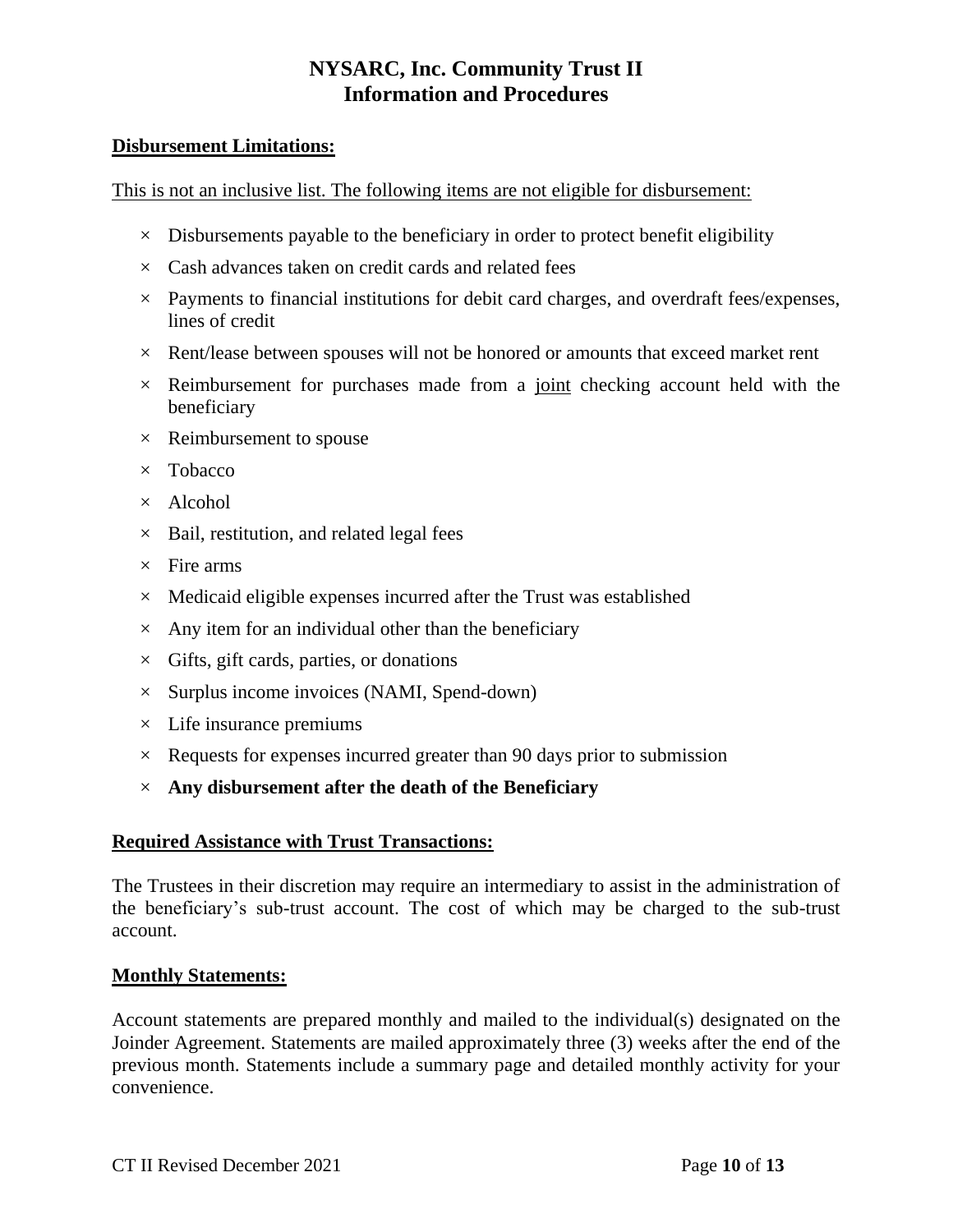# **Calculating Available Balance:**

Account balances are provided to NYSARC when monthly statements are generated by the bank. Check balances between monthly statements using the automated phone system and the NYSARC Trust Portal. See *Monitoring Trust Account Activity* for more information.

Please do not submit disbursement requests in excess of your monthly deposit less administrative fees. The formula below will assist you when calculating the amount available for disbursement:

Account balance from last account statement

- + Deposits received by NYSARC since last statement
- Disbursements submitted since last statement (including automatic payments)
- Monthly Administrative fee
- **= Total balance in account**
- One month deposit (minimum balance requirement)
- = **Balance available for disbursements**

# **Monitoring Trust Account Activity:**

#### *Automated Phone System:*

Call the automated phone system 24/7 to listen to a recording of recent transactions:

- **Dial (518) 439-8323 and PRESS 8** during the greeting
- Enter the account number and the Beneficiary's pin number
- Follow the menu prompts to check the account balance, verify deposits received, and check the status of a disbursement request.

# *Online Access via NYSARC Trust Portal:*

Beneficiaries and authorized individuals can also monitor trust accounts online using the NYSARC Trust Portal. To create an account, visit [portal.nysarctrustservices.org/signup.](https://portal.nysarctrustservices.org/signup) There are detailed instructions on how to sign up in the Welcome Packet provided at account establishment. Balance information for new accounts will display once the first bank statement is available. To remove a contact from having access to the Online Portal, please contact customer service or submit a request in writing

# *Live Customer Service:*

Our responsive and knowledgeable staff are available weekdays from 8:30 AM – 5:00 PM to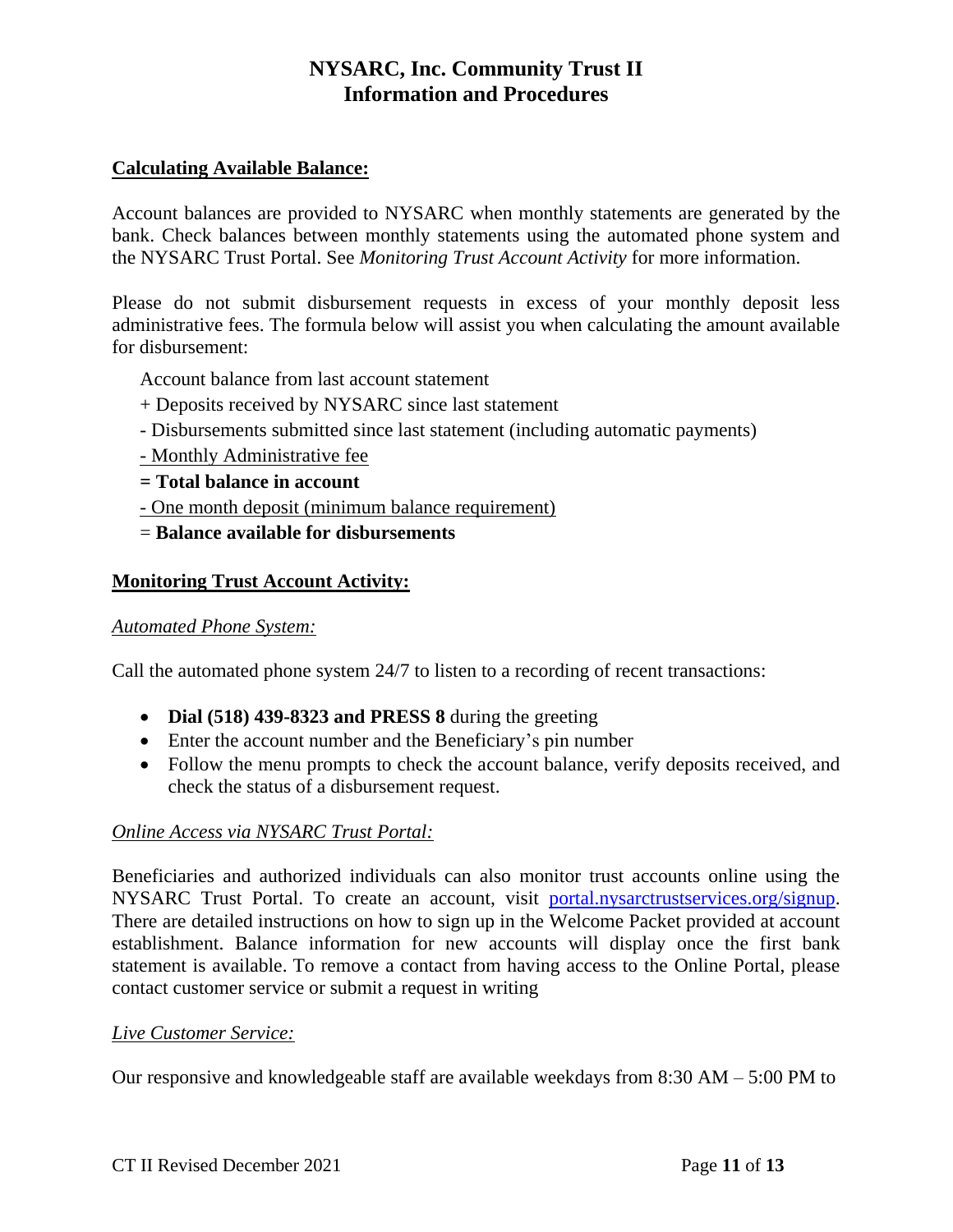answer your questions and can assist you with matters not supported by the automated phone system or Online Portal. NYSARC also offers multi-lingual customer support upon request. For confidentiality and the security of our Beneficiaries, only authorized individuals may contact NYSARC Trust Services on behalf of a Beneficiary. Each time you contact customer service you must provide the last four (4) digits of the Beneficiary's Social Security number as well as the six (6) digit account number.

# **Add/Remove Authorized Contacts:**

NYSARC requires that you designate at least one authorized contact in the Joinder Agreement. The Beneficiary or other authorized individual may request to add or remove an authorized contact after acceptance by mail, email, or by contacting customer service. Please specify which of the following permissions you authorize the individual/agency to do:

- $\checkmark$  Communicate/obtain account information
- $\checkmark$  Receive monthly statements
- $\checkmark$  Submit disbursement requests
- $\checkmark$  Allow access to NYSARC Trust Portal

# **Changes to Contact Information:**

It is important that NYSARC have up-to-date contact information for Beneficiaries and authorized contacts. We will accept changes to information from the Beneficiary or authorized individual by mail, email, or by contacting customer service.

# **Detailed Accountings:**

Accountings required for benefit recertification and by Court Order are prepared upon request. Please allow up to 30 days for processing.

#### **Reporting to Government Agencies:**

It is the responsibility of the Beneficiary or his/her representative to report Trust activity to applicable government agencies. If necessary, NYSARC Trust Services may provide, upon request, documentation to the Beneficiary, or directly to the government agency for assistance with reporting requirements.

# **Reporting Taxable Income:**

NYSARC, Inc. Community Trust II files Federal forms 1041 and New York State IT-205 for tax purposes. Any Beneficiary with distributed taxable income will be issued a form K-1 that must be reported on their personal income tax return.